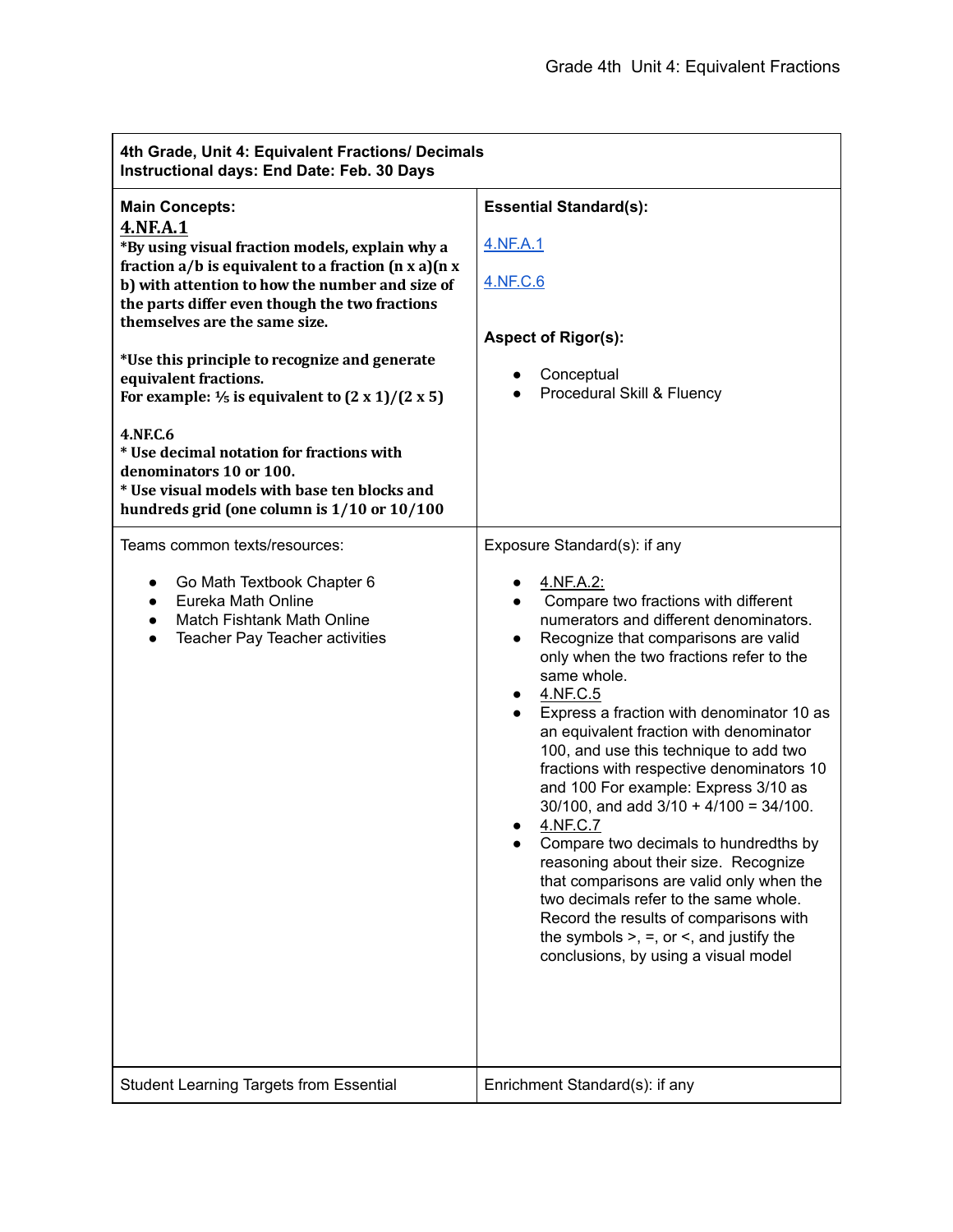| Standard(s):<br>4.NF.A.1<br>I can recognize equivalent fractions through<br>$\bullet$<br>visual fraction models and by reasoning<br>about their size and number of parts. (DOK2)<br>I can explain why two fractions are<br>equivalent. (DOK3)<br>I can generate equivalent fractions with<br>models. (DOK2) |                          |
|-------------------------------------------------------------------------------------------------------------------------------------------------------------------------------------------------------------------------------------------------------------------------------------------------------------|--------------------------|
| I can generate equivalent fractions by<br>reasoning about their size and number of<br>parts. (DOK2)                                                                                                                                                                                                         |                          |
| 4. NF.C., 6<br>I can use decimal notation for fractions with<br>denominators 10 or 100. (DOK 1)<br>I can write decimals as fractions. (DOK 2)<br>I can locate decimals on a number line. (DOK<br>3)                                                                                                         |                          |
| Ways We Provide Intervention/Enrichment<br>G/T Program<br>Small Group Intervention Daily<br><b>Istation Math</b><br>Prodigy<br>Zearn Math                                                                                                                                                                   | Other Important Details: |

| <b>Vocabulary</b>                                                                  | <b>Skill Progression</b>                                                                                                                                                             | <b>Activities/ Resources</b>                                                                  | Assessment(s)                                                      |
|------------------------------------------------------------------------------------|--------------------------------------------------------------------------------------------------------------------------------------------------------------------------------------|-----------------------------------------------------------------------------------------------|--------------------------------------------------------------------|
| Equivalent fractions<br>Denominator<br>Numerator<br>Simplest form<br>Common factor | Recognize equivalent<br>fractions through visual<br>fraction models and by<br>reasoning about their size<br>and number of parts.                                                     | * Fraction Name Activity<br>$\star$                                                           | * Target #1<br>* Target #2<br>* Target #3                          |
| Common denominator<br>Common multiple<br><b>Benchmark fractions</b>                | * Explain why two fractions<br>are equivalent<br>* Generate equivalent<br>fractions with models<br>* Generate equivalent<br>fractions by reasoning about<br>their size and number of |                                                                                               | * Target #4<br>* Extra Target #1<br>* Extra: Problem<br>of the Day |
|                                                                                    | parts.                                                                                                                                                                               | <b>Team Reflections-</b> Future Units & Next Year-First Instruction & Intervention/Enrichment | Unit 4<br>Assessment                                               |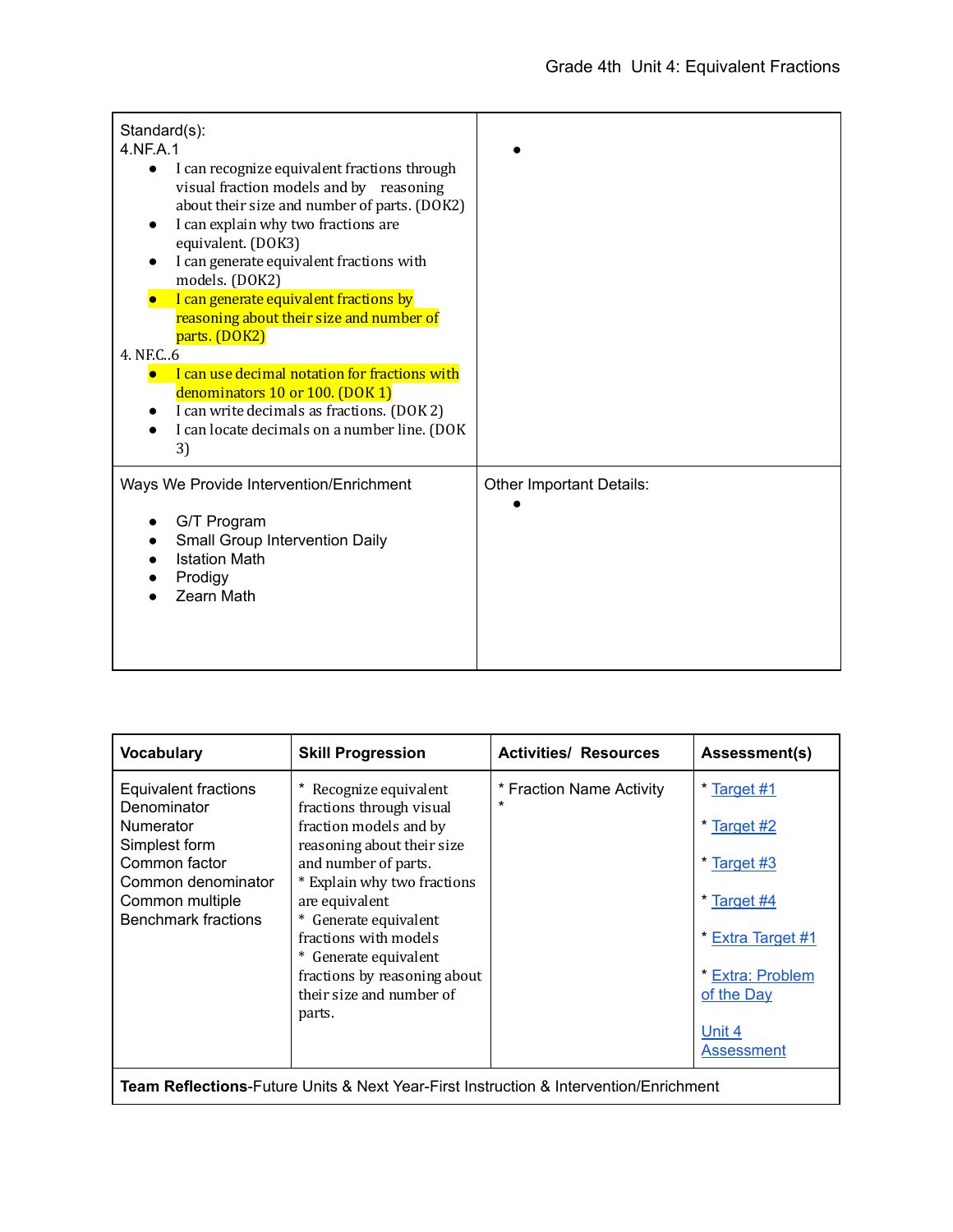## **Manipulatives:**

Counting tape, Fraction strips, Number Lines, Polygon shapes,

## **Calendar:**

Include day number, date, type (key below) Key I=Instruction, A=Assessment, S=Score, I/E-Intervention/Enrichment, B=Buffer, R=Review, ?=Other

| Day 1                                                                                                                                   | Day 2                                                                                                                                     | Day 3                                                                                                                               | Day 4                                                                                                                                  | Day 5                                                                         |
|-----------------------------------------------------------------------------------------------------------------------------------------|-------------------------------------------------------------------------------------------------------------------------------------------|-------------------------------------------------------------------------------------------------------------------------------------|----------------------------------------------------------------------------------------------------------------------------------------|-------------------------------------------------------------------------------|
| I - Recognize equivalent<br>fractions through visual<br>fraction models and by<br>reasoning about their<br>size and number of<br>parts. | I - recognize<br>equivalent fractions<br>through visual fraction<br>models and by<br>reasoning about their<br>size and number of<br>parts | I - recognize equivalent<br>fractions through visual<br>fraction models and by<br>reasoning about their<br>size and number of parts | I - recognize equivalent<br>fractions through visual<br>fraction models and by<br>reasoning about their<br>size and number of<br>parts | <b>Assessment</b><br>* Target #1                                              |
| Day 6                                                                                                                                   | Day 7                                                                                                                                     | Day 8                                                                                                                               | Day 9                                                                                                                                  | Day 10                                                                        |
| I - Generate equivalent<br>fractions with models                                                                                        | I - Generate<br>equivalent fractions<br>with models                                                                                       | I - Generate equivalent<br>fractions with models                                                                                    | I - Generate equivalent<br>fractions with models                                                                                       | <b>Assessment</b><br>* Target #3                                              |
| Day 11                                                                                                                                  | Day 12                                                                                                                                    | Day 13                                                                                                                              | Day 14                                                                                                                                 | Day 15                                                                        |
| I - Generate equivalent<br>fractions by reasoning<br>about their size and<br>number of parts.                                           | I - Generate equivalent<br>fractions by reasoning<br>about their size and<br>number of parts.                                             | I - Generate equivalent<br>fractions by reasoning<br>about their size and<br>number of parts.                                       | I - Generate equivalent<br>fractions by reasoning<br>about their size and<br>number of parts.                                          | <b>Assessment</b><br>* Target #4                                              |
| Day 16                                                                                                                                  | Day 17                                                                                                                                    | Day 18                                                                                                                              | Day 19                                                                                                                                 | Day 20                                                                        |
| I - Explain why two<br>fractions are equivalent.                                                                                        | I - Explain why two<br>fractions are<br>equivalent.                                                                                       | I - Explain why two<br>fractions are equivalent.                                                                                    | I - Explain why two<br>fractions are equivalent.                                                                                       | <b>Assessment</b><br>* Target #2                                              |
| Day 21                                                                                                                                  | Day 22                                                                                                                                    | Day 23                                                                                                                              | Day 24                                                                                                                                 | Day 25                                                                        |
| Review for<br><b>Unit Test</b>                                                                                                          | <b>Assessment</b><br><b>Unit 4 Assessment</b>                                                                                             | I can use decimal<br>notation for fractions<br>with denominators 10 or<br>100                                                       | I can use decimal<br>notation for fractions<br>with denominators 10<br>or 100                                                          | I can use decimal<br>notation for fractions<br>with denominators 10<br>or 100 |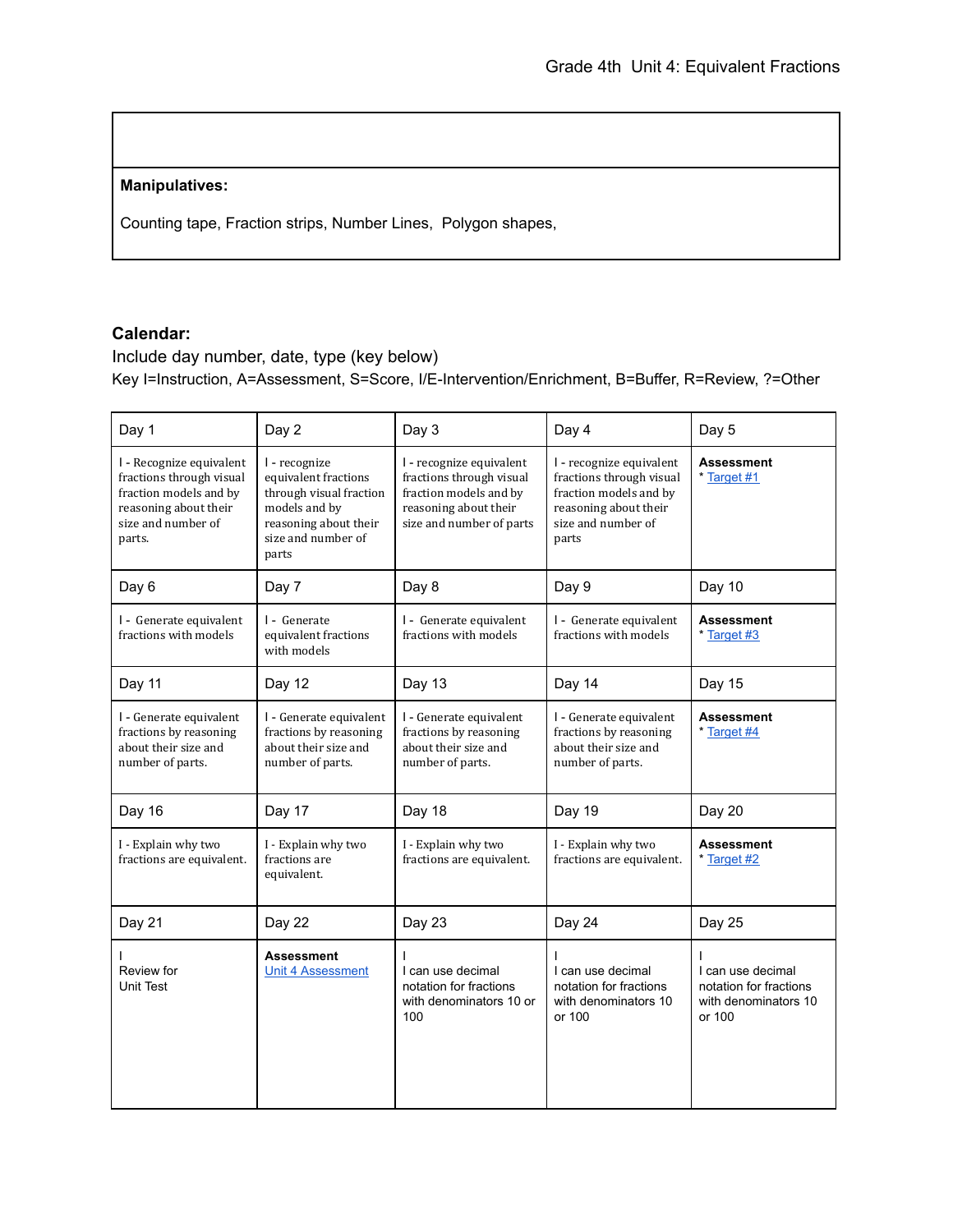| Day 26                                                                      | Day 27                                                                        | Day 28                                                                      | Day 29                                                                        | Day 30                                |
|-----------------------------------------------------------------------------|-------------------------------------------------------------------------------|-----------------------------------------------------------------------------|-------------------------------------------------------------------------------|---------------------------------------|
| can use decimal<br>notation for fractions<br>with denominators 10<br>or 100 | ' can use decimal<br>notation for fractions<br>with denominators 10<br>or 100 | can use decimal<br>notation for fractions<br>with denominators 10 or<br>100 | l can use decimal<br>notation for fractions<br>with denominators 10<br>or 100 | Assessment<br><b>Decimal Notation</b> |

| Day 1 | Topic: Equivalent fractions with visual models                                                                   |
|-------|------------------------------------------------------------------------------------------------------------------|
|       | <b>Learning Target: 4.NF.A.1</b>                                                                                 |
|       | Target #1: I can recognize equivalent fractions through visual fraction models and by<br>$\bullet$               |
|       | reasoning about their size and number of parts.                                                                  |
|       | Tasks:                                                                                                           |
|       | <b>Creating Equivalent Fractions</b><br>$\bullet$                                                                |
|       | <b>Go Math Lesson 6-1: Equivalent Fractions</b><br>$\bullet$                                                     |
|       | <b>Instructional Strategies:</b>                                                                                 |
|       | Use fraction strips and models to explain equivalent fractions                                                   |
|       | Recognize how equivalent fractions are the same, even though they are divided into<br>$\bullet$                  |
|       | different parts of the whole.                                                                                    |
|       | Lesson:                                                                                                          |
|       | <b>Create Equivalent Fractions</b><br>$\bullet$                                                                  |
|       | Use unit fractions $(\frac{1}{2}, \frac{1}{3}, \frac{1}{4}, \frac{1}{5})$ to find all the different ways to make |
|       | equivalent fractions using fraction strips or circles.                                                           |
|       | Discuss any patterns that you notice in your data.                                                               |
|       |                                                                                                                  |
|       | <b>Lesson 6-1: Equivalent Fractions</b><br>$\overline{a}$                                                        |
|       | GoMath textbook pages 227-230                                                                                    |
|       | Model and write equivalent fractions<br>$\blacksquare$                                                           |
|       | Explain how the whole must be equal in size                                                                      |
|       | Homework:                                                                                                        |
|       | Howard county Exit slip: 4.NF.1<br>$\bullet$                                                                     |
| Day 2 | Topic: Equivalent fractions with visual models                                                                   |
|       | <b>Learning Target: 4.NF.A.1</b>                                                                                 |
|       | Target #1: I can recognize equivalent fractions through visual fraction models and by<br>$\bullet$               |
|       | reasoning about their size and number of parts.                                                                  |
|       |                                                                                                                  |
|       |                                                                                                                  |
|       | Tasks:                                                                                                           |
|       | <b>Activity: Pattern Block Fractions</b><br>$\bullet$                                                            |
|       | • My Name in Fractions                                                                                           |
|       | <b>Lesson 1: Problem Set Equivalent Fractions</b>                                                                |
|       | <b>Instructional Strategies:</b>                                                                                 |
|       | Use pattern blocks to represent fractions with different models<br>$\bullet$                                     |
|       | Use fraction strips or picture models to represent equivalent fractions<br>$\bullet$                             |
|       | • What do you notice about the relationship between their number of units and the                                |
|       | size of those units?                                                                                             |
|       | Use the words "times as many" to describe the relationship you notice.<br>$\bullet$                              |
|       | Lesson:                                                                                                          |
|       | <b>Pattern Block Fractions</b><br>$\bullet$                                                                      |
|       | Use pattern blocks to represent equivalent fractions.                                                            |
|       | <b>My Name in Fractions</b>                                                                                      |
|       | Students write their name.                                                                                       |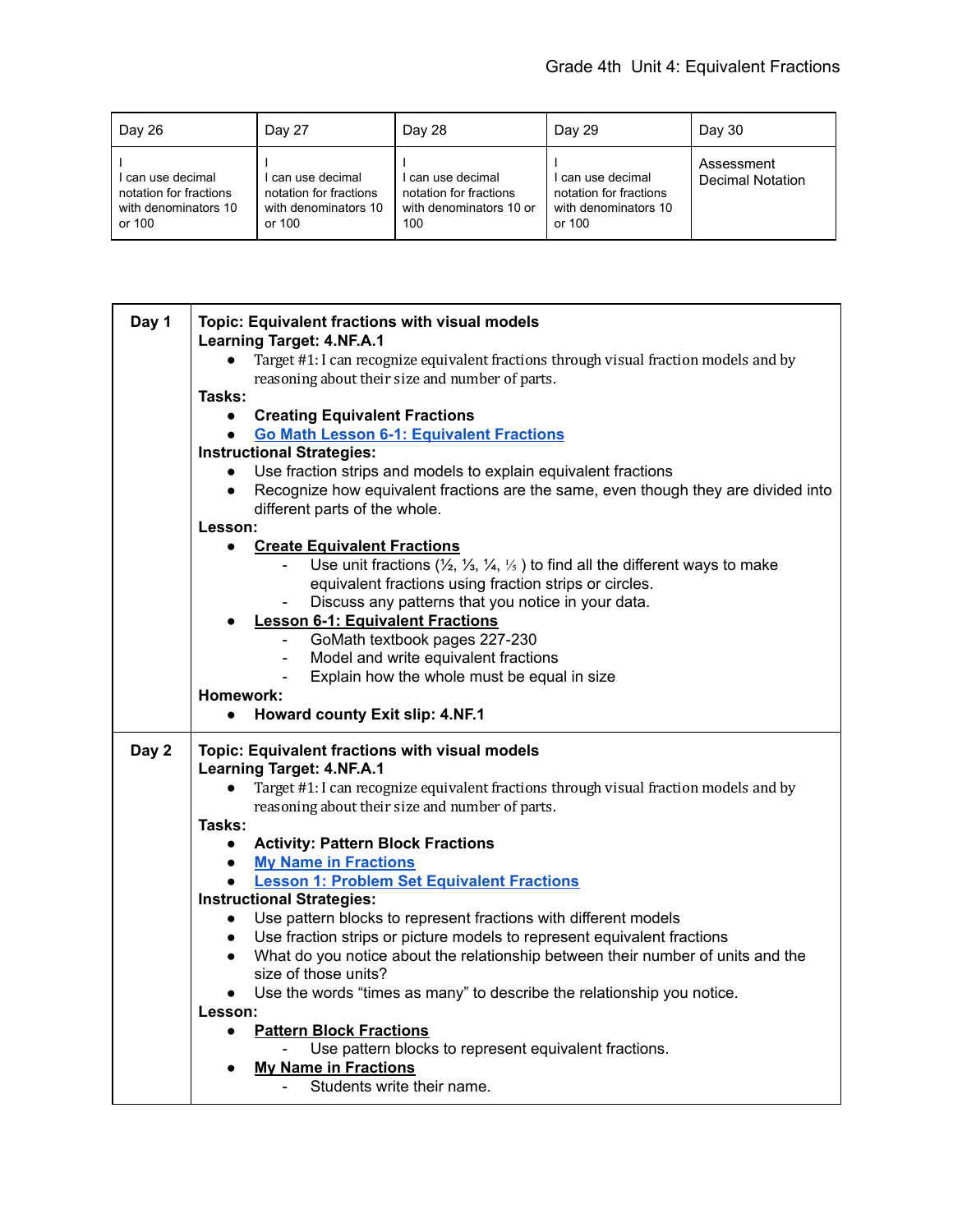|       | Find the fraction of the letters that are vowels<br>Find the fraction of the letters that are consonants<br>Can you find an equivalent fraction for each?<br><b>Lesson 1 Problem Set: Match Fishtank</b><br>Would you Rather: Would you rather have 1/4 of a candy bar or, 2/8 of a<br>candy bar? Explain why?<br>Model equivalent fractions with fraction strips<br>Recognize equivalent fractions<br>Explain how the number and the size of the parts differ even though the two<br>fractions themselves are the same size?<br>Homework:<br><b>Lesson 1: Homework: Equivalent Fractions</b><br>$\bullet$<br>HC Exit Slip: 4.NF.1 - Name 3 equivalent fractions w/ model<br>$\bullet$ |
|-------|----------------------------------------------------------------------------------------------------------------------------------------------------------------------------------------------------------------------------------------------------------------------------------------------------------------------------------------------------------------------------------------------------------------------------------------------------------------------------------------------------------------------------------------------------------------------------------------------------------------------------------------------------------------------------------------|
| Day 3 | Topic: Equivalent fractions with visual models                                                                                                                                                                                                                                                                                                                                                                                                                                                                                                                                                                                                                                         |
|       | <b>Learning Target: 4.NF.A.1</b>                                                                                                                                                                                                                                                                                                                                                                                                                                                                                                                                                                                                                                                       |
|       | Target #1: I can recognize equivalent fractions through visual fraction models and by<br>$\bullet$                                                                                                                                                                                                                                                                                                                                                                                                                                                                                                                                                                                     |
|       | reasoning about their size and number of parts.                                                                                                                                                                                                                                                                                                                                                                                                                                                                                                                                                                                                                                        |
|       | Tasks:                                                                                                                                                                                                                                                                                                                                                                                                                                                                                                                                                                                                                                                                                 |
|       | • 4.NF.1 Word Problem                                                                                                                                                                                                                                                                                                                                                                                                                                                                                                                                                                                                                                                                  |
|       | <b>Lesson 6-2: Generate Equivalent Fractions</b><br>$\bullet$                                                                                                                                                                                                                                                                                                                                                                                                                                                                                                                                                                                                                          |
|       | <b>Target #1 Assessment 1st Attempt</b>                                                                                                                                                                                                                                                                                                                                                                                                                                                                                                                                                                                                                                                |
|       | <b>Instructional Strategies:</b>                                                                                                                                                                                                                                                                                                                                                                                                                                                                                                                                                                                                                                                       |
|       | Use multiplication/division to generate equivalent fraction models<br>$\bullet$                                                                                                                                                                                                                                                                                                                                                                                                                                                                                                                                                                                                        |
|       | Use visual models to allow students to understand how different fractions can name<br>$\bullet$                                                                                                                                                                                                                                                                                                                                                                                                                                                                                                                                                                                        |
|       | the same part of a whole.                                                                                                                                                                                                                                                                                                                                                                                                                                                                                                                                                                                                                                                              |
|       | Have students think about multiples and common factors of the fraction.                                                                                                                                                                                                                                                                                                                                                                                                                                                                                                                                                                                                                |
|       | Lesson:                                                                                                                                                                                                                                                                                                                                                                                                                                                                                                                                                                                                                                                                                |
|       | 4.Nf.1 Word Problem (Introduction)<br>$\bullet$                                                                                                                                                                                                                                                                                                                                                                                                                                                                                                                                                                                                                                        |
|       | <b>Lesson 6-2: Generate Equivalent Fractions</b><br>$\bullet$<br>GoMath Textbook, pages 231-234<br>$\blacksquare$                                                                                                                                                                                                                                                                                                                                                                                                                                                                                                                                                                      |
|       | Explain how the number of parts in the whole affect the number of parts                                                                                                                                                                                                                                                                                                                                                                                                                                                                                                                                                                                                                |
|       | that are shaded                                                                                                                                                                                                                                                                                                                                                                                                                                                                                                                                                                                                                                                                        |
|       | How can you use multiplication/ division to write a fraction that is                                                                                                                                                                                                                                                                                                                                                                                                                                                                                                                                                                                                                   |
|       | equivalent?                                                                                                                                                                                                                                                                                                                                                                                                                                                                                                                                                                                                                                                                            |
|       | Homework:                                                                                                                                                                                                                                                                                                                                                                                                                                                                                                                                                                                                                                                                              |
|       | <b>Target #1 Assessment 1st Attempt</b><br>$\bullet$                                                                                                                                                                                                                                                                                                                                                                                                                                                                                                                                                                                                                                   |
| Day 4 | Topic: Equivalent fractions with visual models<br><b>Learning Target: 4.NF.A.1</b>                                                                                                                                                                                                                                                                                                                                                                                                                                                                                                                                                                                                     |
|       | Target #1: I can recognize equivalent fractions through visual fraction models and by                                                                                                                                                                                                                                                                                                                                                                                                                                                                                                                                                                                                  |
|       | reasoning about their size and number of parts.                                                                                                                                                                                                                                                                                                                                                                                                                                                                                                                                                                                                                                        |
|       | Tasks:                                                                                                                                                                                                                                                                                                                                                                                                                                                                                                                                                                                                                                                                                 |
|       | 4.NF.1 Equivalent Fractions on a Number line (Introduction)<br>$\bullet$                                                                                                                                                                                                                                                                                                                                                                                                                                                                                                                                                                                                               |
|       | <b>Lesson 3 Problem Set</b><br>$\bullet$                                                                                                                                                                                                                                                                                                                                                                                                                                                                                                                                                                                                                                               |
|       | <b>Instructional Strategies:</b>                                                                                                                                                                                                                                                                                                                                                                                                                                                                                                                                                                                                                                                       |
|       | Understand that equivalent fractions that refer to the same whole and are the same<br>$\bullet$                                                                                                                                                                                                                                                                                                                                                                                                                                                                                                                                                                                        |
|       | size.                                                                                                                                                                                                                                                                                                                                                                                                                                                                                                                                                                                                                                                                                  |
|       | Students will draw models for simplified fractions, then partition the model into<br>$\bullet$                                                                                                                                                                                                                                                                                                                                                                                                                                                                                                                                                                                         |
|       | smaller units.                                                                                                                                                                                                                                                                                                                                                                                                                                                                                                                                                                                                                                                                         |
|       | Explain why the models demonstrate their equivalence                                                                                                                                                                                                                                                                                                                                                                                                                                                                                                                                                                                                                                   |
|       | Lesson:                                                                                                                                                                                                                                                                                                                                                                                                                                                                                                                                                                                                                                                                                |
|       | Lesson 3: Problem Set: Match Fishtank<br>$\bullet$                                                                                                                                                                                                                                                                                                                                                                                                                                                                                                                                                                                                                                     |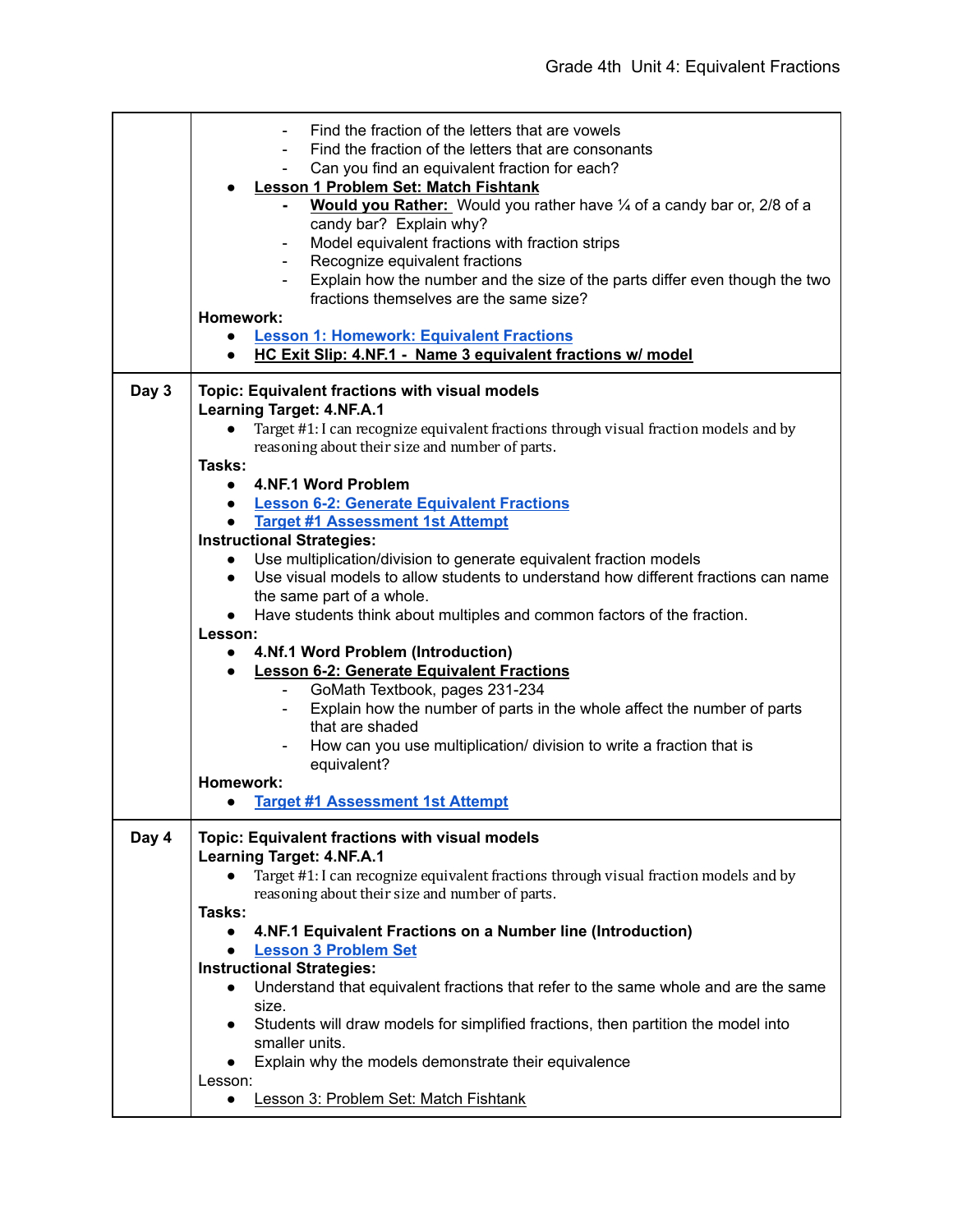|       | Generate equivalent fractions with smaller units using area models<br>$\bullet$<br>Decompose models to show equivalent fractions with larger units.<br>$\bullet$<br>Use a number line as a models to show fractions that are equivalent<br>Use real world examples for equivalent fractions<br>Homework:<br><b>Lesson 3 Homework</b>                                              |
|-------|-----------------------------------------------------------------------------------------------------------------------------------------------------------------------------------------------------------------------------------------------------------------------------------------------------------------------------------------------------------------------------------|
|       |                                                                                                                                                                                                                                                                                                                                                                                   |
| Day 5 | Topic: Generate Equivalent fractions with visual models<br><b>Learning Target: 4.NF.A.1</b><br>Target #1: I can recognize equivalent fractions through visual fraction models and by<br>reasoning about their size and number of parts.<br>Tasks:<br><b>Problem of the Day: Fractured Numbers</b><br>$\bullet$                                                                    |
|       | <b>CFA Target #1 Assessment</b><br>$\bullet$                                                                                                                                                                                                                                                                                                                                      |
|       |                                                                                                                                                                                                                                                                                                                                                                                   |
| Day 6 | Topic: Generate Equivalent fractions with visual models<br><b>Learning Target: 4.NF.A.1</b><br>Target #3: I can generate equivalent fractions with models. (DOK2)<br>Tasks:                                                                                                                                                                                                       |
|       | <b>Lesson 4 Problem Set</b>                                                                                                                                                                                                                                                                                                                                                       |
|       | <b>Instructional Strategies:</b><br>Understand how the numbers and sizes of parts differ even though the two fractions<br>are the same size, and connect this idea to the general method of using<br>multiplication to find an equivalent fraction.<br>How are the total number of fractional pieces and the total number of shaded<br>fractional pieces related to the equation? |
|       | Lesson:                                                                                                                                                                                                                                                                                                                                                                           |
|       | <b>Lesson 4 Problem Set</b><br>What happens to the total number of units in the whole when decomposing a<br>$\bullet$<br>fraction?                                                                                                                                                                                                                                                |
|       | How can we represent this relationship with an equation?<br>How can you determine if they are equivalent using multiplication or division?<br>Homework:                                                                                                                                                                                                                           |
|       | <b>Lesson 4 Homework</b>                                                                                                                                                                                                                                                                                                                                                          |
| Day 7 | Topic: Generate Equivalent fractions with visual models<br><b>Learning Target: 4.NF.A.1</b>                                                                                                                                                                                                                                                                                       |
|       | Target #3: I can generate equivalent fractions with models. (DOK2)                                                                                                                                                                                                                                                                                                                |
|       | Tasks:                                                                                                                                                                                                                                                                                                                                                                            |
|       | Go Math Lesson 6-3: Simplest Form                                                                                                                                                                                                                                                                                                                                                 |
|       | <b>Instructional Strategies:</b><br>Compare models of fractions and explain how the sizes of the parts are related                                                                                                                                                                                                                                                                |
|       | Simplest form represents a fraction in as few equal parts of a whole as possible.<br>$\bullet$                                                                                                                                                                                                                                                                                    |
|       | If you can't describe the part you have using fewer parts, then you cannot simplify                                                                                                                                                                                                                                                                                               |
|       | the fraction.<br>Lesson:                                                                                                                                                                                                                                                                                                                                                          |
|       | Lesson 6-3: Simplest Form                                                                                                                                                                                                                                                                                                                                                         |
|       | Go Math Textbook pages 235-238<br>$\bullet$                                                                                                                                                                                                                                                                                                                                       |
|       | Use models to write an equivalent fraction in simplest form<br>$\bullet$                                                                                                                                                                                                                                                                                                          |
|       | Use common factors to write fractions in simplest form<br>$\bullet$                                                                                                                                                                                                                                                                                                               |
|       | Show a number sentence to explain calculations<br>$\bullet$                                                                                                                                                                                                                                                                                                                       |
| Day 8 | Topic: Generate Equivalent fractions with visual models                                                                                                                                                                                                                                                                                                                           |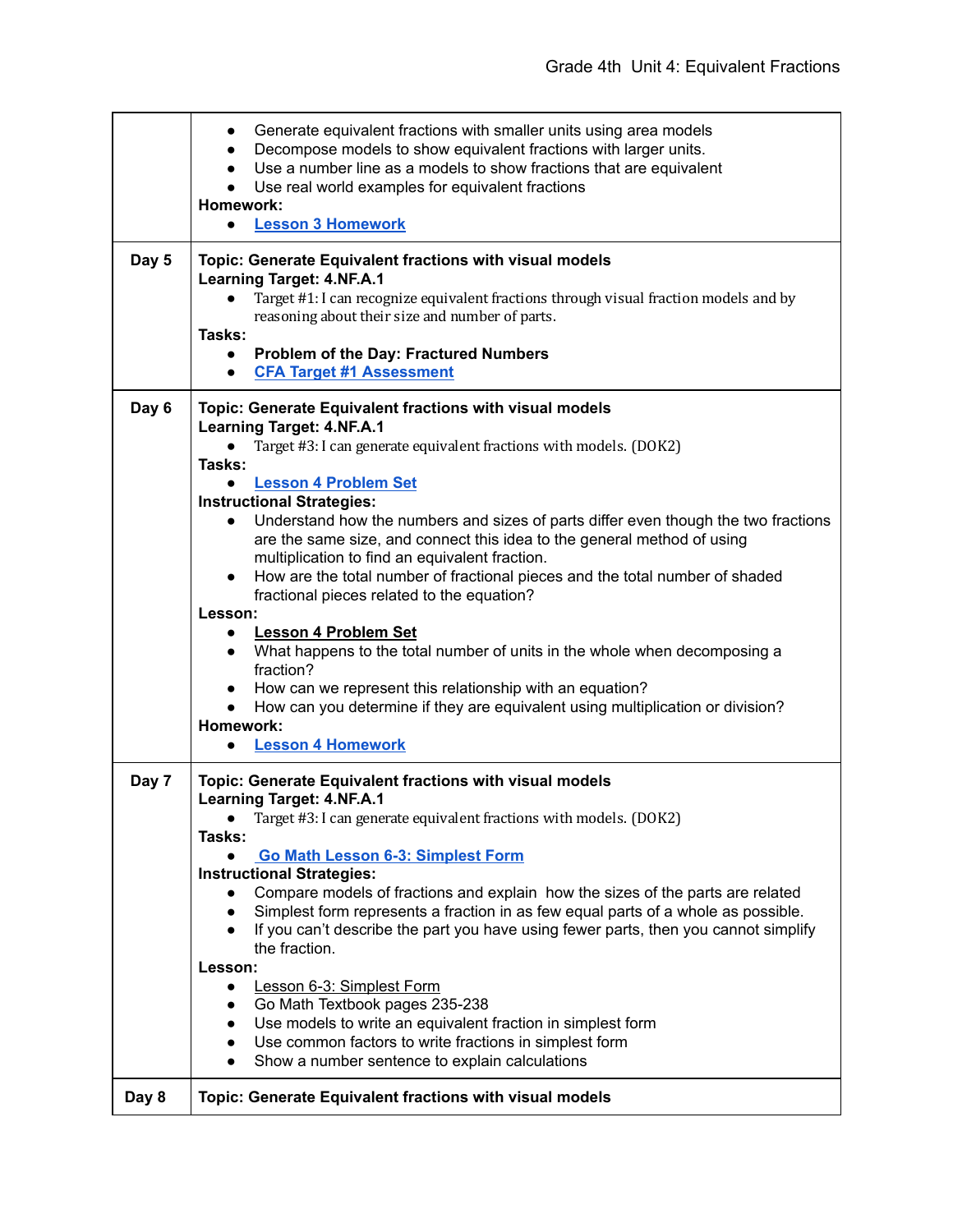|        | <b>Learning Target: 4.NF.A.1</b>                                                               |
|--------|------------------------------------------------------------------------------------------------|
|        | Target #3: I can generate equivalent fractions with models. (DOK2)                             |
|        | Tasks:                                                                                         |
|        | <b>Lesson 5 Problem Set Match Fishtank</b><br>$\bullet$                                        |
|        | <b>Instructional Strategies:</b>                                                               |
|        | Generate equivalent fractions with larger units using visual models.<br>$\bullet$              |
|        | Use number lines and tape diagrams to show equivalent fractions<br>$\bullet$                   |
|        | Find missing values that make the equivalent fractions true.<br>$\bullet$                      |
|        | Shade tape diagram models with equivalent fractions<br>$\bullet$                               |
|        | Explain how you know the fractions are equivalent<br>$\bullet$                                 |
|        | Lesson:                                                                                        |
|        | <b>Lesson 5: Problem Set</b><br>$\bullet$                                                      |
|        | Recognize and generate equivalent fractions with larger units using visual models<br>$\bullet$ |
|        | Use multiplication and division to generate equivalent fractions<br>$\bullet$                  |
|        | Explore various fraction models to recognize and generate larger equivalent<br>$\bullet$       |
|        | fractions.<br>Homework:                                                                        |
|        | <b>Lesson 5 Homework Match Fishtank</b>                                                        |
|        | $\bullet$                                                                                      |
| Day 9  | <b>Topic: Generate equivalent fractions</b>                                                    |
|        | <b>Learning Target: 4.NF.A.1</b>                                                               |
|        | Target 3: I can generate equivalent fractions with models. (DOK2)                              |
|        | Tasks:                                                                                         |
|        | <b>Lesson 6-4: Common Denominator</b><br>$\bullet$                                             |
|        | <b>Instructional Strategies:</b>                                                               |
|        | Write a pair of fractions as fractions with a common denominator<br>$\bullet$                  |
|        | Discuss common multiples of the denominators to represent the whole is cut into<br>$\bullet$   |
|        | the same number of pieces                                                                      |
|        | This helps with ordering fractions on a number line or when comparing equivalent<br>$\bullet$  |
|        | fractions                                                                                      |
|        | Explain how using a model or listing multiples helps you find a common                         |
|        | denominator                                                                                    |
|        | Lesson:                                                                                        |
|        | <b>Lesson 6-4: Common Denominator</b><br>$\bullet$                                             |
|        | Go Math Textbook Pages 239-242<br>$\bullet$                                                    |
|        | Find common denominators by dividing each whole into the same number of equal                  |
|        | parts                                                                                          |
|        | Look for common multiples between fractions                                                    |
|        | Remember that when you multiply the denominator by a factor, you must multiply                 |
|        | the numerator by the same factor to write an equivalent fraction                               |
|        | Homework:                                                                                      |
| Day 10 | <b>Topic: Generate equivalent fractions</b>                                                    |
|        | <b>Learning Target: 4.NF.A.1</b>                                                               |
|        | Target 3: I can generate equivalent fractions with models. (DOK2)                              |
|        | Tasks:                                                                                         |
|        | <b>Target #3 Assessment</b>                                                                    |
|        |                                                                                                |
|        |                                                                                                |
| Day 11 | <b>Topic: Generate equivalent fractions</b>                                                    |
|        | <b>Learning Target: 4.NF.A.1</b>                                                               |
|        | Target #4: I can generate equivalent fractions by reasoning about their size and               |
|        | number of parts. (DOK2)                                                                        |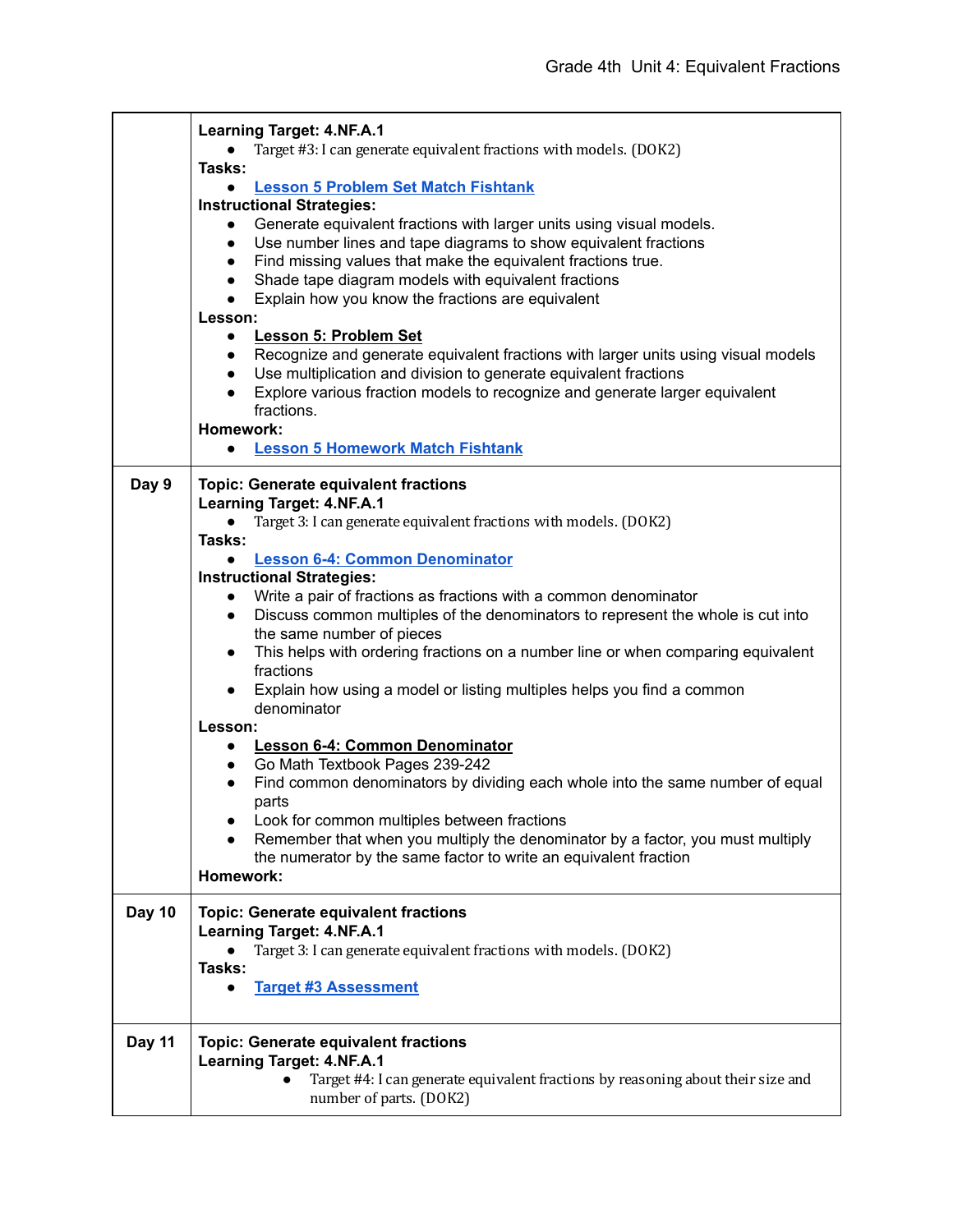|               | Tasks:                                                                                                           |
|---------------|------------------------------------------------------------------------------------------------------------------|
|               | <b>Birthday Fractions: Activity</b><br>$\bullet$                                                                 |
|               | <b>Lesson 6-6: Compare Fractions Using Benchmarks</b><br>$\bullet$                                               |
|               | <b>Instructional Strategies:</b>                                                                                 |
|               | Use benchmark fractions $(\frac{1}{2}, \frac{1}{3}, \frac{1}{4}, \frac{3}{4})$ to compare fractions<br>$\bullet$ |
|               | Discuss how to recognize the relationship on a number line<br>$\bullet$                                          |
|               | A known size or amount can help you understand a different size or amount.<br>$\bullet$                          |
|               | Lesson                                                                                                           |
|               | <b>Birthday Fractions Activity</b>                                                                               |
|               | Which cake had more left?<br>$\bullet$                                                                           |
|               | Justify your answer using a fraction model or a computational method<br>$\bullet$                                |
|               | Discuss differences in models and number sentences.<br>$\bullet$                                                 |
|               | <b>Lesson 6-6: Compare Fractions Using Benchmarks:</b><br>$\bullet$                                              |
|               | Use benchmarks to compare fractions<br>$\bullet$                                                                 |
|               | Discuss parts to whole to explain reasoning<br>$\bullet$                                                         |
|               | Use number lines to compare fraction with benchmarks<br>$\bullet$                                                |
|               | Use less than <, and greater than >, symbols to compare<br>$\bullet$                                             |
|               | Homework:                                                                                                        |
|               |                                                                                                                  |
| Day 12        | <b>Topic: Generate equivalent fractions</b>                                                                      |
|               | <b>Learning Target: 4.NF.A.1</b>                                                                                 |
|               | Target #4: I can generate equivalent fractions by reasoning about their size and number of<br>$\bullet$          |
|               | parts. (DOK2)                                                                                                    |
|               | Tasks:                                                                                                           |
|               | • 4.NF.1 HC Exit Slip                                                                                            |
|               | • 4.NF.1 Pizza Activity                                                                                          |
|               | <b>Instructional Strategies:</b>                                                                                 |
|               | Remind students to think about multiples of the denominators<br>$\bullet$                                        |
|               | Use area models, circle fractions, or fraction strips to explain their size and number<br>$\bullet$              |
|               | of parts                                                                                                         |
|               | Discuss key words in word problem to solve<br>$\bullet$                                                          |
|               | Lesson:                                                                                                          |
|               | • 4.NF.1 Pizza Activity                                                                                          |
|               | • Discuss how students solved the word problem                                                                   |
|               | Can generate equivalent fractions to explain different parts of a whole.<br>$\bullet$                            |
|               | Use area models or circle fractions to explain equivalence.                                                      |
|               | Homework:                                                                                                        |
|               | 4.NF.1. HC Exit Slip                                                                                             |
| <b>Day 13</b> | <b>Topic: Generate equivalent fractions</b>                                                                      |
|               | <b>Learning Target: 4.NF.A.1</b>                                                                                 |
|               | Target #4: I can generate equivalent fractions by reasoning about their size and number of                       |
|               | parts. (DOK2)                                                                                                    |
|               | Tasks:                                                                                                           |
|               | <b>4.NF.1 Pizza Party Activity #2</b><br>$\bullet$                                                               |
|               | <b>Are They Equivalent?</b><br>$\bullet$                                                                         |
|               | <b>Equivalent Fractions Homework</b>                                                                             |
|               | <b>Instructional Strategies:</b>                                                                                 |
|               | Generate equivalent fractions using multiplication and division                                                  |
|               | How are the numerators related and denominators related in the two fractions?                                    |
|               | Lesson:                                                                                                          |
|               | <b>Equivalent Fractions Activity</b><br>$\bullet$                                                                |
|               | Generate equivalent fractions using models or a number sentence<br>$\bullet$                                     |
|               |                                                                                                                  |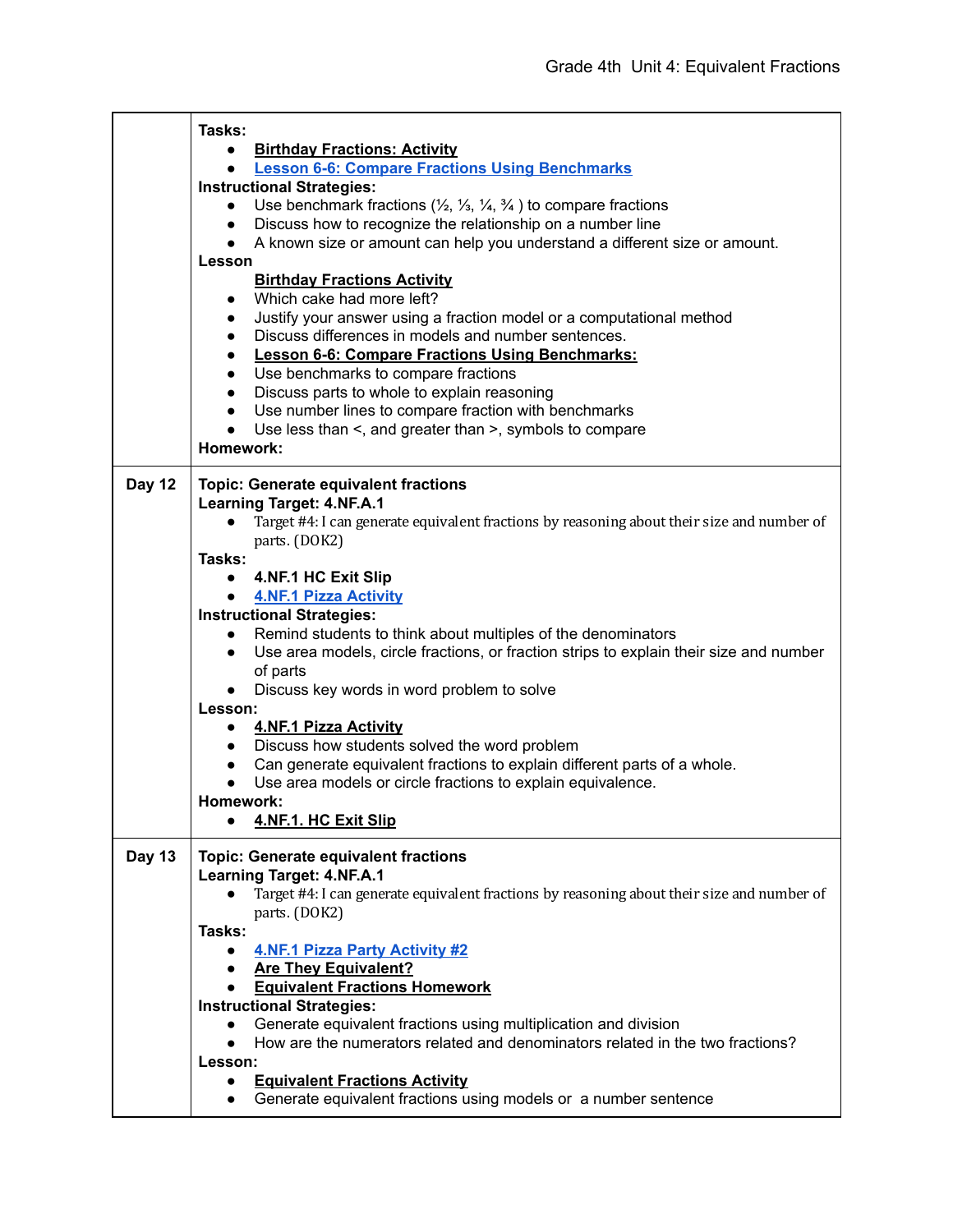|               | Compare the models                                                                                                                                                                             |
|---------------|------------------------------------------------------------------------------------------------------------------------------------------------------------------------------------------------|
|               | Explain how the number of parts related to the sizes of the parts<br>Homework:                                                                                                                 |
|               | Are They Equivalent? Worksheet<br>$\bullet$                                                                                                                                                    |
| Day 14        | <b>Topic: Generate equivalent fractions</b>                                                                                                                                                    |
|               | <b>Learning Target: 4.NF.A.1</b><br>Target #4: I can generate equivalent fractions by reasoning about their size and number of                                                                 |
|               | parts. (DOK2)                                                                                                                                                                                  |
|               | Tasks:                                                                                                                                                                                         |
|               | <b>Lesson 6 Problem Set Match Fishtank</b><br>$\bullet$                                                                                                                                        |
|               | <b>Instructional Strategies:</b>                                                                                                                                                               |
|               | Recognize and generate equivalent fractions with larger units using division<br>$\bullet$<br>Understand that equivalent fractions may be needed in smaller units or larger units,<br>$\bullet$ |
|               | depending on the situation or problem.                                                                                                                                                         |
|               | Lesson:                                                                                                                                                                                        |
|               | <b>Lesson 6 Problem Set</b><br>$\bullet$                                                                                                                                                       |
|               | Practice finding factors and multiples of two numbers<br>$\bullet$                                                                                                                             |
|               | Show how multiplication and division number sentences are related<br>$\bullet$<br>What happens to the size of units in the whole as a larger fraction?                                         |
|               | $\bullet$<br>What happens to the size of units in the whole as a smaller fraction?<br>$\bullet$                                                                                                |
|               | Use a model to explain why a number sentence is equivalent or not<br>$\bullet$                                                                                                                 |
|               | Homework:                                                                                                                                                                                      |
|               | <b>Lesson 6 Homework Match Fishtank</b><br>$\bullet$                                                                                                                                           |
| <b>Day 15</b> | <b>Topic: Generate Equivalent Fractions</b>                                                                                                                                                    |
|               | <b>Learning Target: 4.NF.A.1</b>                                                                                                                                                               |
|               | Target #4: I can generate equivalent fractions by reasoning about their size and number of<br>$\bullet$                                                                                        |
|               | parts. (DOK2)<br>Tasks:                                                                                                                                                                        |
|               | <b>Target #4 Assessment</b><br>$\bullet$                                                                                                                                                       |
|               |                                                                                                                                                                                                |
| <b>Day 16</b> | <b>Topic: Explain Why Equivalent</b>                                                                                                                                                           |
|               | <b>Learning Target: 4.NF.A.1</b>                                                                                                                                                               |
|               | Target #2: I can explain why two fractions are equivalent. (DOK3)<br>Tasks:                                                                                                                    |
|               | <b>Who Ate More?</b>                                                                                                                                                                           |
|               | <b>Lesson 7 Problem Set Match Fishtank</b>                                                                                                                                                     |
|               | <b>Instructional Strategies:</b>                                                                                                                                                               |
|               | Compare fractions with the same numerators or denominators using visual models                                                                                                                 |
|               | Understand when fractions have a common denominator, they will have the same<br>$\bullet$<br>size units                                                                                        |
|               | Understand that comparisons are valid only when the two fractions refer to the<br>$\bullet$                                                                                                    |
|               | same whole                                                                                                                                                                                     |
|               | Lesson:                                                                                                                                                                                        |
|               | <b>Lesson 7 Problem Set:</b><br>$\bullet$                                                                                                                                                      |
|               | Gain familiarity with factors and multiples to compare fractions with related<br>$\bullet$                                                                                                     |
|               | numerators or denominators                                                                                                                                                                     |
|               | Record comparisons with the correct symbols $\left\langle \langle \rangle, \rangle \right.$<br>$\bullet$<br>Homework:                                                                          |
|               | <b>Lesson 7 Homework Match Fishtank</b>                                                                                                                                                        |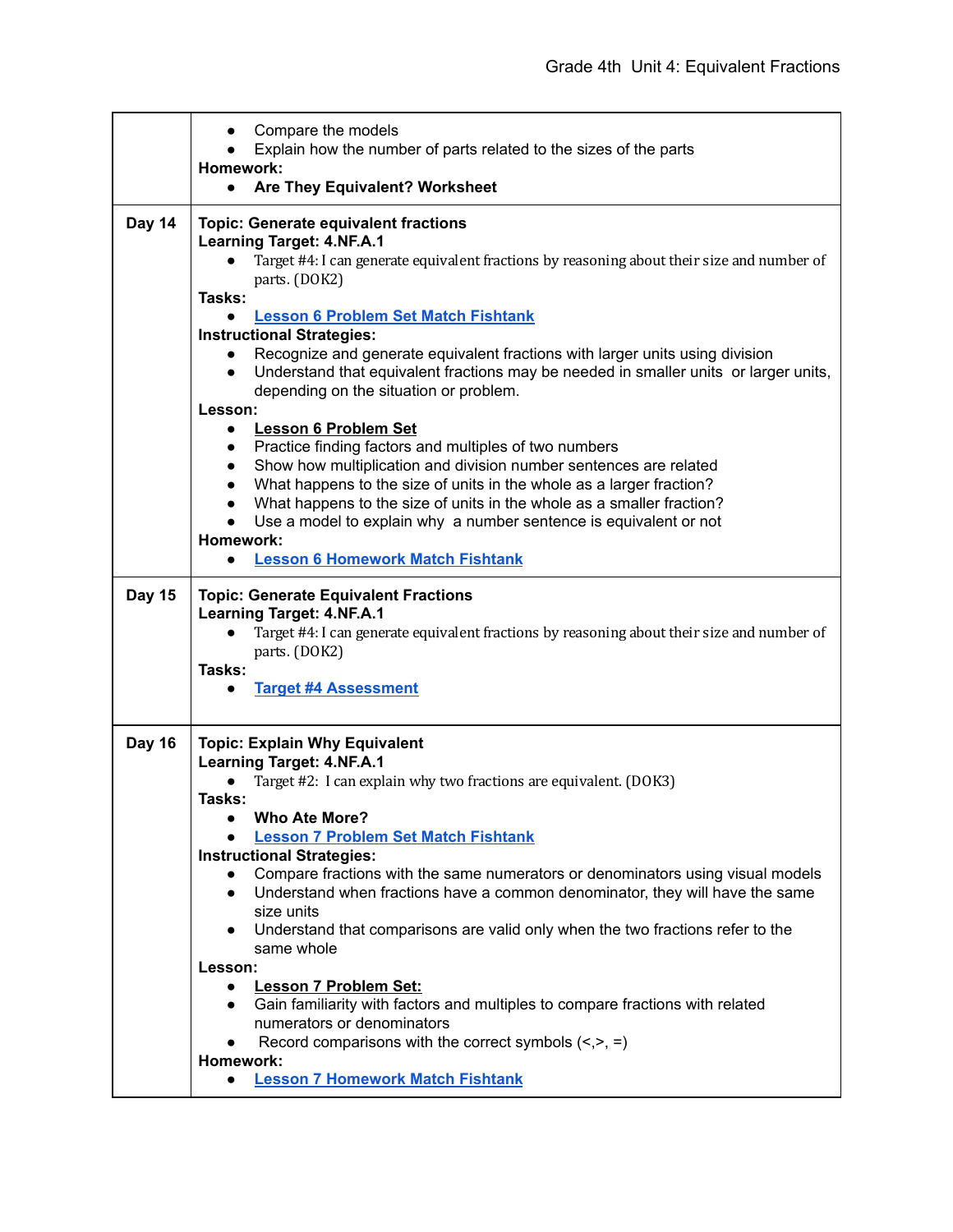| Day 17        | <b>Topic: Explain Why Equivalent</b><br><b>Learning Target: 4.NF.A.1</b><br>Target #2: I can explain why two fractions are equivalent. (DOK3)<br>Tasks:<br><b>Lesson 6-7 Compare Fractions</b><br>$\bullet$<br><b>Instructional Strategies:</b><br>Use a common denominator to compare fractions<br>$\bullet$<br>Use a common numerator to compare fractions<br>$\bullet$<br>• Create an area model for each fraction to compare fractions<br>Lesson:<br><b>Lesson 6-7: Compare Fractions:</b><br>$\bullet$<br>Use a common denominator to compare fractions<br>$\bullet$<br>Use a common numerator to compare fractions<br>$\bullet$<br>Create an area model for each fraction to compare fractions<br>$\bullet$<br>Help students recognize that using benchmarks to compare fractions is not always<br>$\bullet$<br>useful<br>Homework: |
|---------------|-------------------------------------------------------------------------------------------------------------------------------------------------------------------------------------------------------------------------------------------------------------------------------------------------------------------------------------------------------------------------------------------------------------------------------------------------------------------------------------------------------------------------------------------------------------------------------------------------------------------------------------------------------------------------------------------------------------------------------------------------------------------------------------------------------------------------------------------|
| <b>Day 18</b> | <b>Topic: Explain Why Equivalent</b>                                                                                                                                                                                                                                                                                                                                                                                                                                                                                                                                                                                                                                                                                                                                                                                                      |
|               | <b>Learning Target: 4.NF.A.1</b>                                                                                                                                                                                                                                                                                                                                                                                                                                                                                                                                                                                                                                                                                                                                                                                                          |
|               | Target #2: I can explain why two fractions are equivalent. (DOK3)<br>$\bullet$<br>Tasks:                                                                                                                                                                                                                                                                                                                                                                                                                                                                                                                                                                                                                                                                                                                                                  |
|               | <b>Snack Time Activity</b><br>$\bullet$                                                                                                                                                                                                                                                                                                                                                                                                                                                                                                                                                                                                                                                                                                                                                                                                   |
|               | • Lesson 6-8: Compare and Order Fractions                                                                                                                                                                                                                                                                                                                                                                                                                                                                                                                                                                                                                                                                                                                                                                                                 |
|               | <b>Instructional Strategies:</b><br>Use a number line to order fractions with different denominators<br>$\bullet$                                                                                                                                                                                                                                                                                                                                                                                                                                                                                                                                                                                                                                                                                                                         |
|               | Use $\frac{1}{2}$ benchmark to help identify fractions on a number line<br>$\bullet$                                                                                                                                                                                                                                                                                                                                                                                                                                                                                                                                                                                                                                                                                                                                                      |
|               | Use reasoning and estimation about the relative size of fractions, as well as precise<br>$\bullet$                                                                                                                                                                                                                                                                                                                                                                                                                                                                                                                                                                                                                                                                                                                                        |
|               | steps to find the relationships                                                                                                                                                                                                                                                                                                                                                                                                                                                                                                                                                                                                                                                                                                                                                                                                           |
|               | Lesson:<br><b>Lesson 6-8: compare &amp; Order Fractions</b><br>$\bullet$                                                                                                                                                                                                                                                                                                                                                                                                                                                                                                                                                                                                                                                                                                                                                                  |
|               | Benchmarks can help you find an approximate location<br>$\bullet$                                                                                                                                                                                                                                                                                                                                                                                                                                                                                                                                                                                                                                                                                                                                                                         |
|               | Explain how you know you located the fraction on the number line                                                                                                                                                                                                                                                                                                                                                                                                                                                                                                                                                                                                                                                                                                                                                                          |
|               | Homework:                                                                                                                                                                                                                                                                                                                                                                                                                                                                                                                                                                                                                                                                                                                                                                                                                                 |
| <b>Day 19</b> | <b>Topic: Explain Why Equivalent</b><br><b>Learning Target: 4.NF.A.1</b>                                                                                                                                                                                                                                                                                                                                                                                                                                                                                                                                                                                                                                                                                                                                                                  |
|               | Target #2: I can explain why two fractions are equivalent. (DOK3)                                                                                                                                                                                                                                                                                                                                                                                                                                                                                                                                                                                                                                                                                                                                                                         |
|               | Tasks:                                                                                                                                                                                                                                                                                                                                                                                                                                                                                                                                                                                                                                                                                                                                                                                                                                    |
|               | <b>Which is Larger? Activity</b><br>$\bullet$                                                                                                                                                                                                                                                                                                                                                                                                                                                                                                                                                                                                                                                                                                                                                                                             |
|               | <b>Fraction Compare Activity</b><br>$\bullet$<br><b>Instructional Strategies:</b>                                                                                                                                                                                                                                                                                                                                                                                                                                                                                                                                                                                                                                                                                                                                                         |
|               | Justify your conclusion using a visual fraction model<br>$\bullet$                                                                                                                                                                                                                                                                                                                                                                                                                                                                                                                                                                                                                                                                                                                                                                        |
|               | Show the correct compare symbols $(<, >, =)$<br>$\bullet$                                                                                                                                                                                                                                                                                                                                                                                                                                                                                                                                                                                                                                                                                                                                                                                 |
|               | Lesson:                                                                                                                                                                                                                                                                                                                                                                                                                                                                                                                                                                                                                                                                                                                                                                                                                                   |
|               | <b>Fraction Compare Activity</b><br>$\bullet$<br>Justify your conclusion using a visual fraction model<br>$\bullet$                                                                                                                                                                                                                                                                                                                                                                                                                                                                                                                                                                                                                                                                                                                       |
|               | Show the correct comparison symbols $(<, >, =)$<br>$\bullet$                                                                                                                                                                                                                                                                                                                                                                                                                                                                                                                                                                                                                                                                                                                                                                              |
|               | Homework:                                                                                                                                                                                                                                                                                                                                                                                                                                                                                                                                                                                                                                                                                                                                                                                                                                 |
|               | 4.NF.2 Compare and order fractions HC Exit Slip                                                                                                                                                                                                                                                                                                                                                                                                                                                                                                                                                                                                                                                                                                                                                                                           |
| <b>Day 20</b> | <b>Topic: Explain Why Equivalent</b><br><b>Learning Target: 4.NF.A.1</b>                                                                                                                                                                                                                                                                                                                                                                                                                                                                                                                                                                                                                                                                                                                                                                  |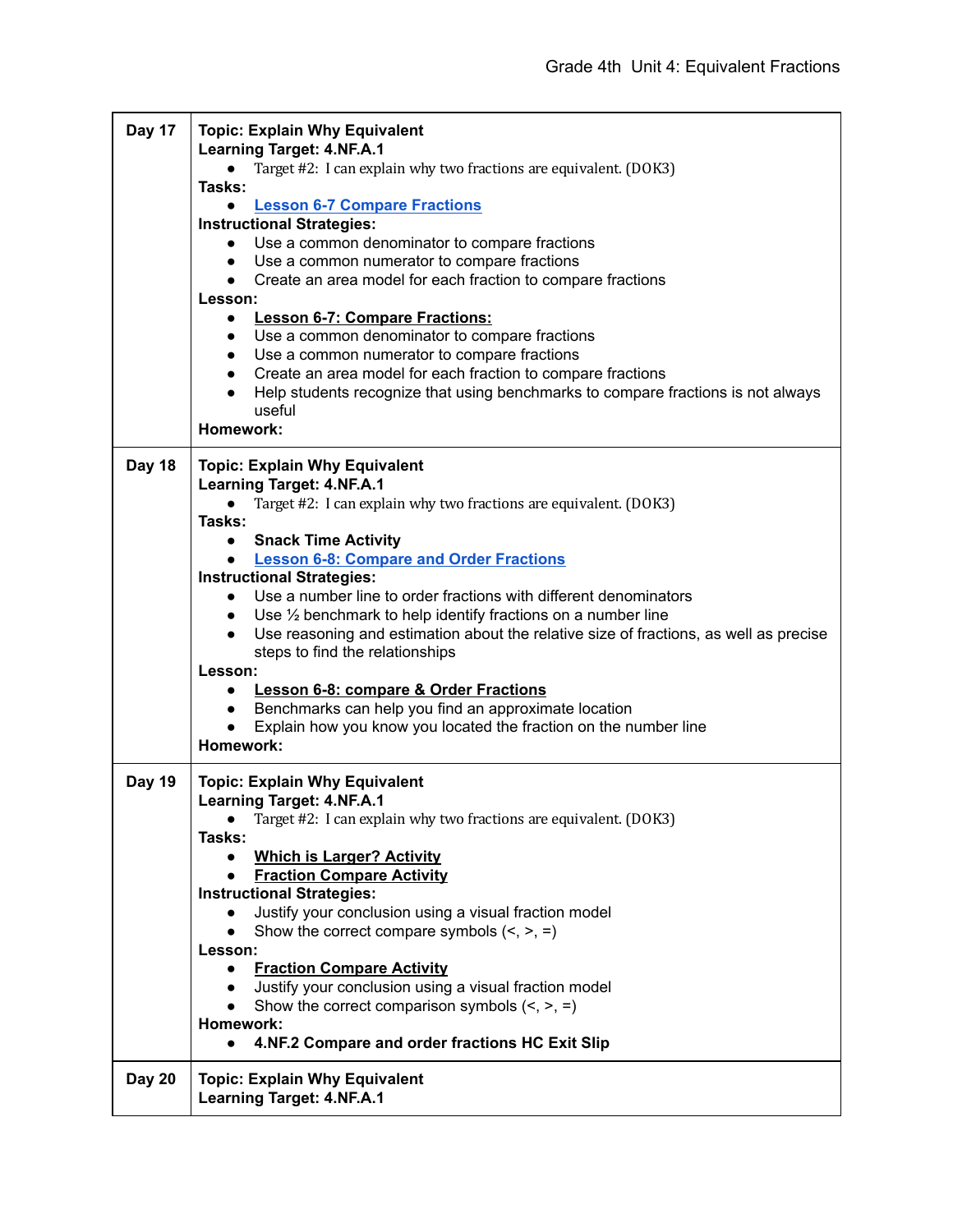|               | Target #2: I can explain why two fractions are equivalent. (DOK3)                                                                                                                                                                                                                                                                                                                                                                                                                                                                                                                                                                                                                                                                              |
|---------------|------------------------------------------------------------------------------------------------------------------------------------------------------------------------------------------------------------------------------------------------------------------------------------------------------------------------------------------------------------------------------------------------------------------------------------------------------------------------------------------------------------------------------------------------------------------------------------------------------------------------------------------------------------------------------------------------------------------------------------------------|
|               | Tasks:<br><b>Target #2 Assessment</b><br>$\bullet$                                                                                                                                                                                                                                                                                                                                                                                                                                                                                                                                                                                                                                                                                             |
| <b>Day 21</b> | Topic: Recognize equivalent fractions with visual models<br><b>Learning Target: 4.NF.A.1</b><br>Target #1: I can recognize equivalent fractions through visual fraction models and by<br>$\bullet$<br>reasoning about their size and number of parts. (DOK2)<br>Target #2: I can explain why two fractions are equivalent. (DOK3)<br>$\bullet$<br>Target #3: I can generate equivalent fractions with models. (DOK2)<br>$\bullet$<br>Target #4: I can generate equivalent fractions by reasoning about their size and number of<br>$\bullet$<br>parts. (DOK2)<br>Tasks:<br><b>Go Math Chapter 6 Review/ Test</b><br><b>Instructional Strategies:</b><br><b>Review all Target Assessments</b><br>Lesson:<br><b>Review for Unit 4 Assessment</b> |
| Day 22        | Topic: Recognize equivalent fractions with visual models<br><b>Learning Target: 4.NF.A.1</b>                                                                                                                                                                                                                                                                                                                                                                                                                                                                                                                                                                                                                                                   |
|               | Target #1: I can recognize equivalent fractions through visual fraction models and by<br>$\bullet$<br>reasoning about their size and number of parts. (DOK2)                                                                                                                                                                                                                                                                                                                                                                                                                                                                                                                                                                                   |
|               | Target #2: I can explain why two fractions are equivalent. (DOK3)<br>$\bullet$<br>Target #3: I can generate equivalent fractions with models. (DOK2)<br>$\bullet$                                                                                                                                                                                                                                                                                                                                                                                                                                                                                                                                                                              |
|               | Target #4: I can generate equivalent fractions by reasoning about their size and number of<br>$\bullet$<br>parts. (DOK2)                                                                                                                                                                                                                                                                                                                                                                                                                                                                                                                                                                                                                       |
|               | Tasks:                                                                                                                                                                                                                                                                                                                                                                                                                                                                                                                                                                                                                                                                                                                                         |
|               | Unit 4: Equivalent Fractions Summative Assessment 4.NF.1<br>$\bullet$                                                                                                                                                                                                                                                                                                                                                                                                                                                                                                                                                                                                                                                                          |
| <b>Day 23</b> | <b>Topic: Relate Fractions to Decimals</b><br><b>Learning Target: 4.NF.C.6</b><br>I can use decimal notation for fractions with denominators 10 or 100<br>Tasks:<br>Go Math Lesson 9-1: Relate Tenths and Decimals<br><b>Lesson 1 Problem Set: Decimals</b><br>$\bullet$<br><b>Lesson 1 Homework: Decimals</b><br>$\bullet$                                                                                                                                                                                                                                                                                                                                                                                                                    |
| Day 24        | <b>Topic: Relate Fractions to Decimals</b><br><b>Learning Target: 4.NF.C.6</b>                                                                                                                                                                                                                                                                                                                                                                                                                                                                                                                                                                                                                                                                 |
|               | I can use decimal notation for fractions with denominators 10 or 100                                                                                                                                                                                                                                                                                                                                                                                                                                                                                                                                                                                                                                                                           |
|               | Tasks:<br>Go Math Lesson 9-2: Relate Hundredths and Decimals<br>$\bullet$                                                                                                                                                                                                                                                                                                                                                                                                                                                                                                                                                                                                                                                                      |
|               | <b>Lesson 4: Problem Set: Decimals</b><br>$\bullet$<br><b>Lesson 4: Homework: Decimals</b><br>$\bullet$                                                                                                                                                                                                                                                                                                                                                                                                                                                                                                                                                                                                                                        |
| <b>Day 25</b> | <b>Topic: Relate Fractions to Decimals</b><br><b>Learning Target: 4.NF.C.6</b><br>I can use decimal notation for fractions with denominators 10 or 100<br>Tasks:                                                                                                                                                                                                                                                                                                                                                                                                                                                                                                                                                                               |